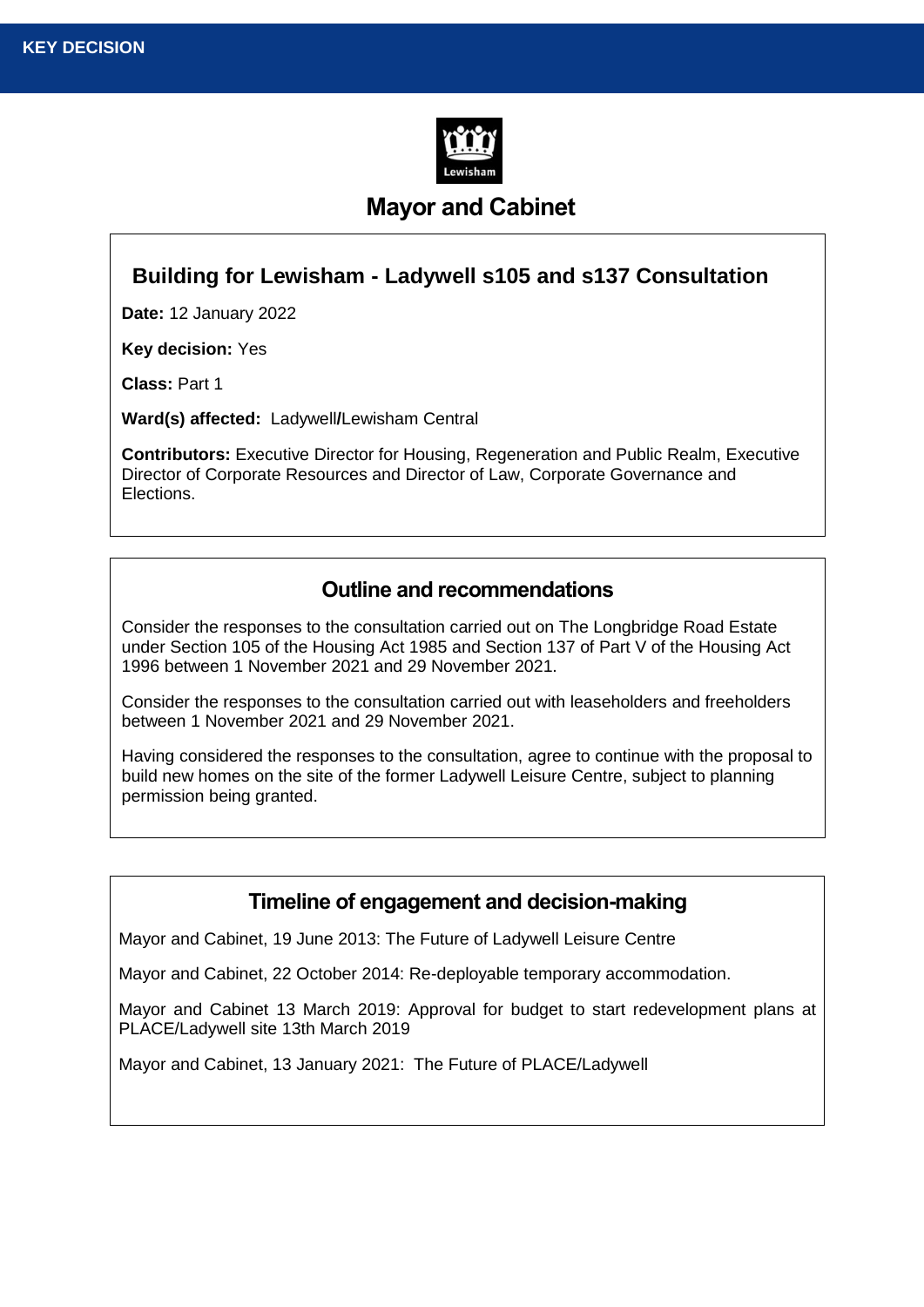# **1. Summary**

- 1.1. The former Ladywell Leisure Centre site has been identified as a potential site for new, genuinely affordable, Council housing to be built as part of the Building for Lewisham (BfL) programme, subject to planning permission being granted.
- 1.2. Resident engagement is an essential part of the BfL programme and is an ongoing process involving consultation events newsletters, surveys, drop in sessions (where possible), door knocking, and webpages. Lewisham Homes have been engaging with residents on all of the proposed BfL schemes and will continue to do so. Residents will also have the opportunity to comment on any planning applications that may be submitted through the statutory process.
- 1.3. This report focuses on one part of the extensive engagement process, which is the requirement to consult with secure tenants on proposed changes to housing management under Section 105 of the Housing Act 1985 and to consult with introductory tenants under Section137 of Part V of the Housing Act 1996.
- 1.4. This report sets out the responses to a Section105 (s105) and Section 137(s137) consultation which has been carried out in relation to the proposed new development on the site of the former Ladywell Leisure Centre, subject to planning permission being granted.
- 1.5. The s105 consultation was sent to residents who hold a secure tenancy on the Longbridge Way estate. The s137 consultation was sent to residents who hold a introductory tenancy on the Longbridge Road Estate. Officers also consulted leaseholders and freeholders. The consultation with leaseholders and freeholders is non-statutory.
- 1.6. The consultation sought resident's views on the loss of a former drying area adjacent to the side of the 36-46 Longbridge Way and part of the open amenity space and trees to the rear of blocks 12-34 Longbridge Way. The proposed development will require the reconfiguration of the Longbridge Way estate road and pavement to provide vehicular and pedestrian access to the new housing on the former nursery site.
- 1.7. The consultation with secure tenants represented a formal consultation under s105 of the Housing Act 1985 and is appended to this report. The consultation with the introductory tenant is under s137 of the Housing Act 1996 and is appended to this report.
- 1.8. This report provides information on the consultations and recommends that work to build new homes on the areas identified continues.

#### **2. Recommendations**

It is recommended that Mayor and Cabinet:

- 2.1. Consider the responses to the consultation carried out on The Longbridge Road Estate under Section 105 of the Housing Act 1985 and Section 137 of Part V of the Housing Act 1996 between 1 November 2021 and 29 November 2021.
- 2.2. Consider the responses to the consultation carried out with leaseholders and freeholders between 1 November 2021 and 29 November 2021.
- 2.3. Having considered the responses to the consultation, agree to continue with the proposal to build new homes on the site of the former Ladywell Leisure Centre, subject to planning permission being granted.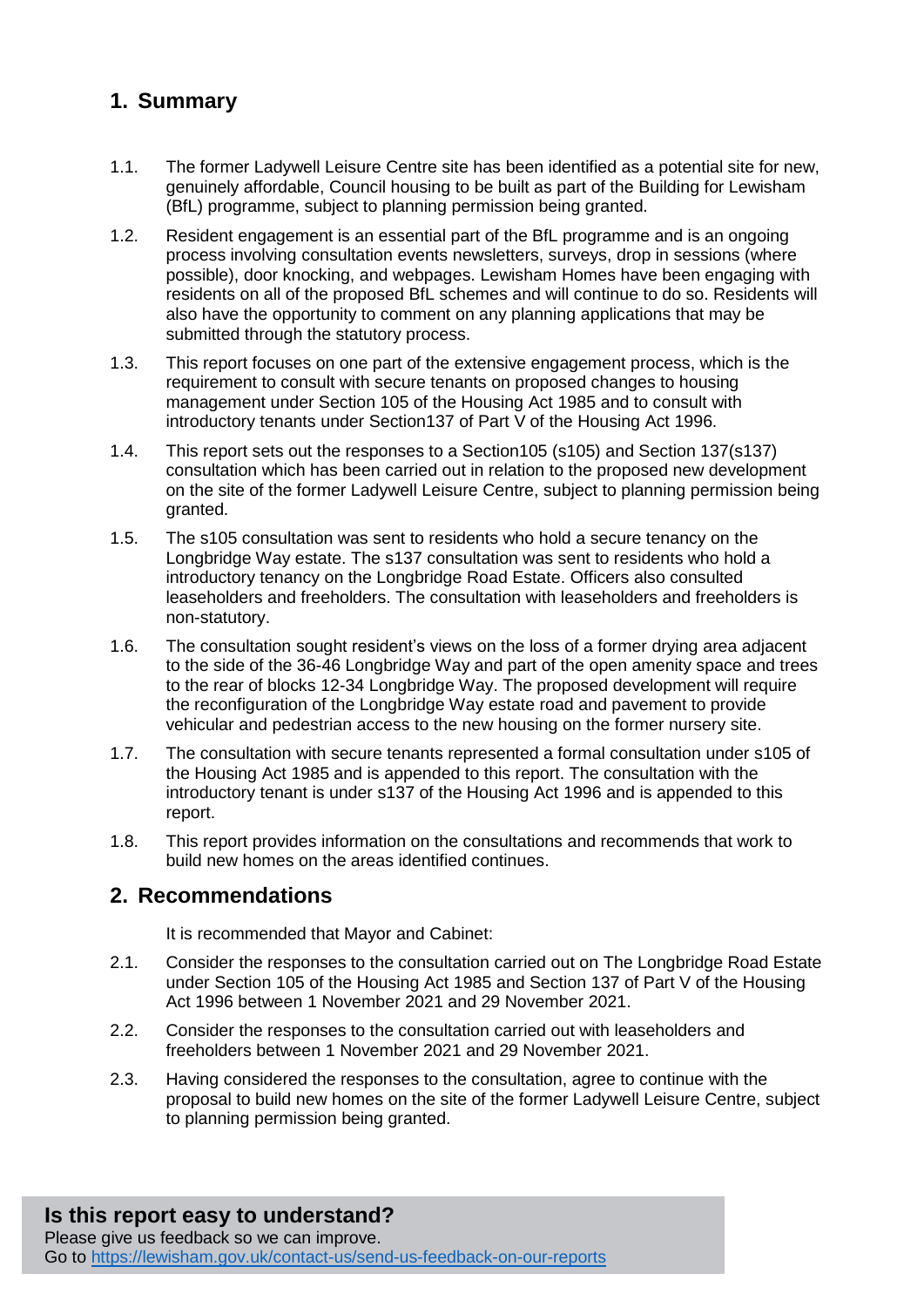# **3. Policy Context**

#### **Housing**

- 3.1. The Council's Corporate Strategy (2018-2022) outlines the Councils vision to deliver for residents over the next four years. Building on Lewisham's historic values of fairness, equality and putting our community at the heart of everything we do, the Council will create deliverable policies underpinned by a desire to promote vibrant communities, champion local diversity and promote social, economic and environmental sustainability. Delivering this strategy includes the following priority outcomes that relate to the provision of new affordable homes:
	- Tackling the Housing Crisis Providing a decent and secure home for everyone.
	- Building an Inclusive local economy Ensuring every resident can access highquality job opportunities, with decent pay and security in our thriving and inclusive local economy.
	- Building Safer Communities Ensuring every resident feels safe and secure living here as we work together towards a borough free from fear of crime.
- 3.2. Lewisham's Housing Strategy (2020-2026), includes the following themes that relate to the provision of new affordable homes:
	- 1. Delivering the homes that Lewisham needs.
	- 2. Preventing homelessness and meeting housing need.
	- 3. Improving the quality, standard and safety of housing.
	- 4. Supporting our residents to live safe, independent and active lives.
	- 5. Strengthening communities and embracing diversity.

## **4. Background**

- 4.1. The London Borough of Lewisham faces a distinct housing challenge in terms of demand, supply and affordability. To help combat this, the Council announced a new programme to deliver new council homes, known as the Building for Lewisham Programme.
- 4.2. The long-term ambition for the former Ladywell Leisure Centre site has been to build permanent housing. As a temporary measure, the innovative PLACE Ladywell building was constructed at the front of the site. The award-winning PLACE building provides good quality, Council owned temporary accommodation and is designed to be able to be moved to another location.
- 4.3. In March 2019 Mayor and Cabinet approved the budget to start redevelopment plans for the whole of the site of the former Ladywell Leisure Centre.
- 4.4. In January 2021, following an extensive review of the PLACE building and development plans for the site, officers recommended to Mayor and Cabinet that the Ladywell scheme be phased, with phase 1 being on the partially vacant site and phase 2 being on the site of the PLACE building and adjacent land on Lewisham High Street, with the PLACE building remaining in-situ in the meantime. Since that time, officers have worked to obtain vacant possession of the nursery and the removal of a temporary building on the phase 1 site. These have now been achieved.
- 4.5. Lewisham Homes, as the Council's delivery partner, are currently working on plans to comprehensively redevelop phase 1 of the former Ladywell Lesiure Centre site to

# **Is this report easy to understand?**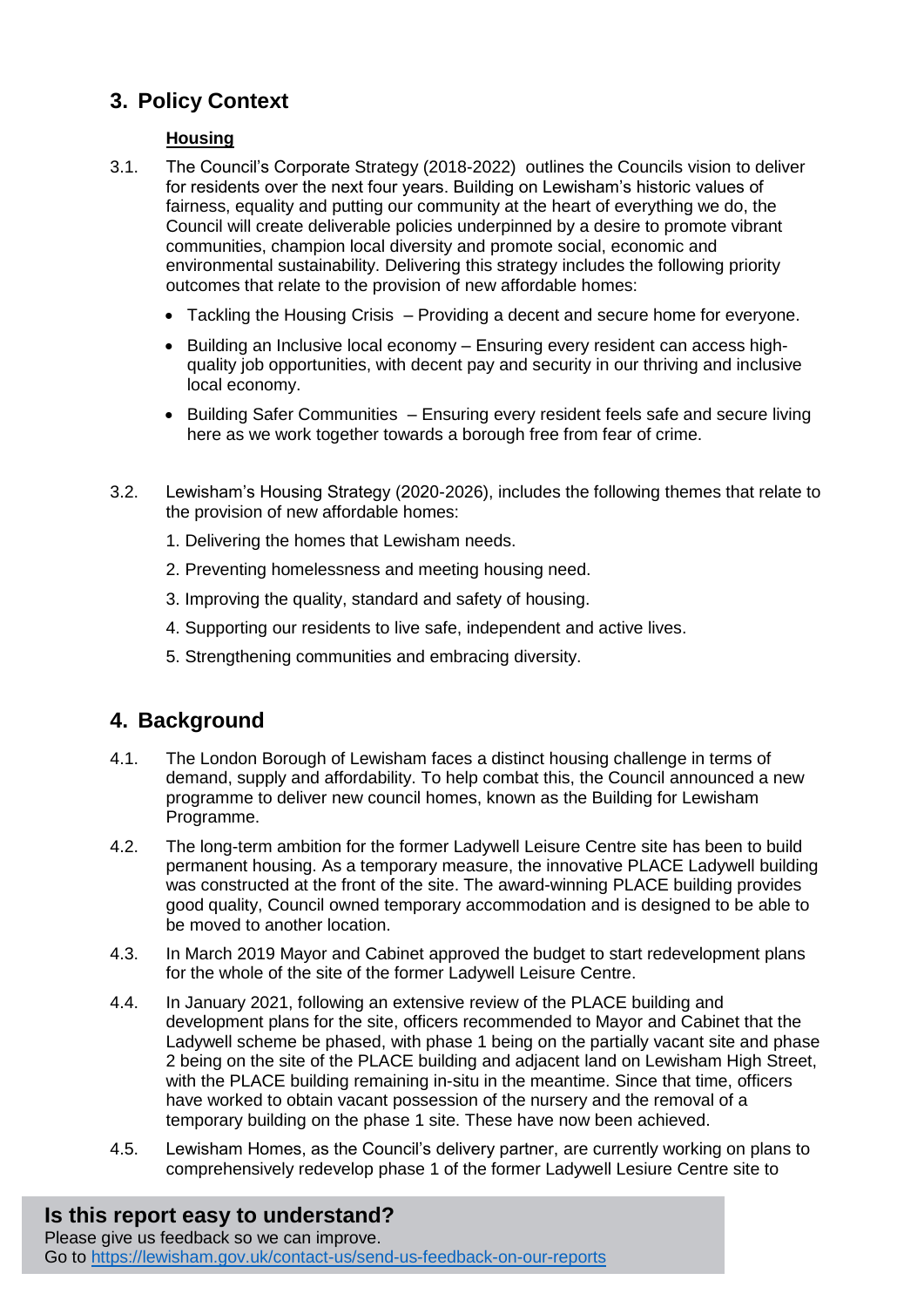provide circa 106 homes and maximise the number of social rented homes for this site. To create a mixed and sustainable community and support the delivery of social rented homes, shared ownership homes will also be provided.

- 4.6. The final unit and tenure mix will be reported to Mayor and Cabinet in due course.
- 4.7. The proposed phase 1 site includes some housing land which is amenity space for residents of Longbridge Way. Officers are also proposing a reconfiguaration of the current road/parking area and to introduce parking enforcement.

#### **5. Section 105 and Section 137 Consultation**

- 5.1. Section 105 of Part IV of the Housing Act 1985 makes it a requirement for a landlord authority to consult with those of its secure tenants who are likely to be substantially affected by a matter of housing management.
- 5.2. Section 137 of Part V of the Housing Act 1996 makes it a requirement for introductory tenants to be consulted who are likely to be substantially affected by a matter of housing management.
- 5.3. Officers hand delivered Section 105 consultation letters and accompanying map (Appendix 1 and 4) to the 10 secure council tenants on the Longbridge Road estate. Officers also hand delivered a Section 137 consultation letter and accompanying map (Appendix 2 and 4) to the 1 introductory tenant. A further 17 consultation letters with an accompanying map were sent to leaseholders and freeholders (Appendix 3 and 4). In total 28 households have received a consultation letter. The consultation ran for 4 weeks between 1 November 2021 and 29 November 2021. Residents were asked to complete a questionnaire response form and return it by email, post or by calling the Strategic Development Team to arrange for a member of the team to collect the form. Residents were also given the option to respond via an online survey.
- 5.4. The s105 and s137 consultation sought the opinion of secure and introductory council tenants on the permanent loss and temporary loss of amenity, specifically on developing new council housing that will result in the permanent loss of a former drying area adjacent to the side of the 36-46 Longbridge Way and part of the open amenity space and trees to the rear of blocks 12-34 Longbridge Way and the temporary loss off space and restricted parking as part of the development. Finally, the consultation sought views on the introduction of parking enforcement on the completed development.

#### **6. Leaseholder and freeholder consultation**

6.1. In addition to the statutory requirement to consult with secure tenants under Section 105 of Part IV of the Housing Act 1985 and introductory tenants under Section 137 of Part V of the Housing Act 1996, officers also sought the opinions of leaseholders and freeholders on the estate in order to report on wider feedback. A copy of the leaseholder/freeholder consultation letter is appended as Appendix 3 and the accompanying map as Appendix 4.

#### **7. Resident feedback and officer responses**

- 7.1. The s105 consultation letters were sent to a total of 10 secure council tenants.
- 7.2. A letter under s137 consultation was sent to1 introductory tenant.
- 7.3. The non-statutory consultation letters were sent to 7 leaseholders on the Longbridge Road Estate and 10 freeholders on Longbridge Way.
- 7.4. At the closing of the consultation period a total of 1 response had been received from secure council tenants. This was received by the online smart survey.

# **Is this report easy to understand?**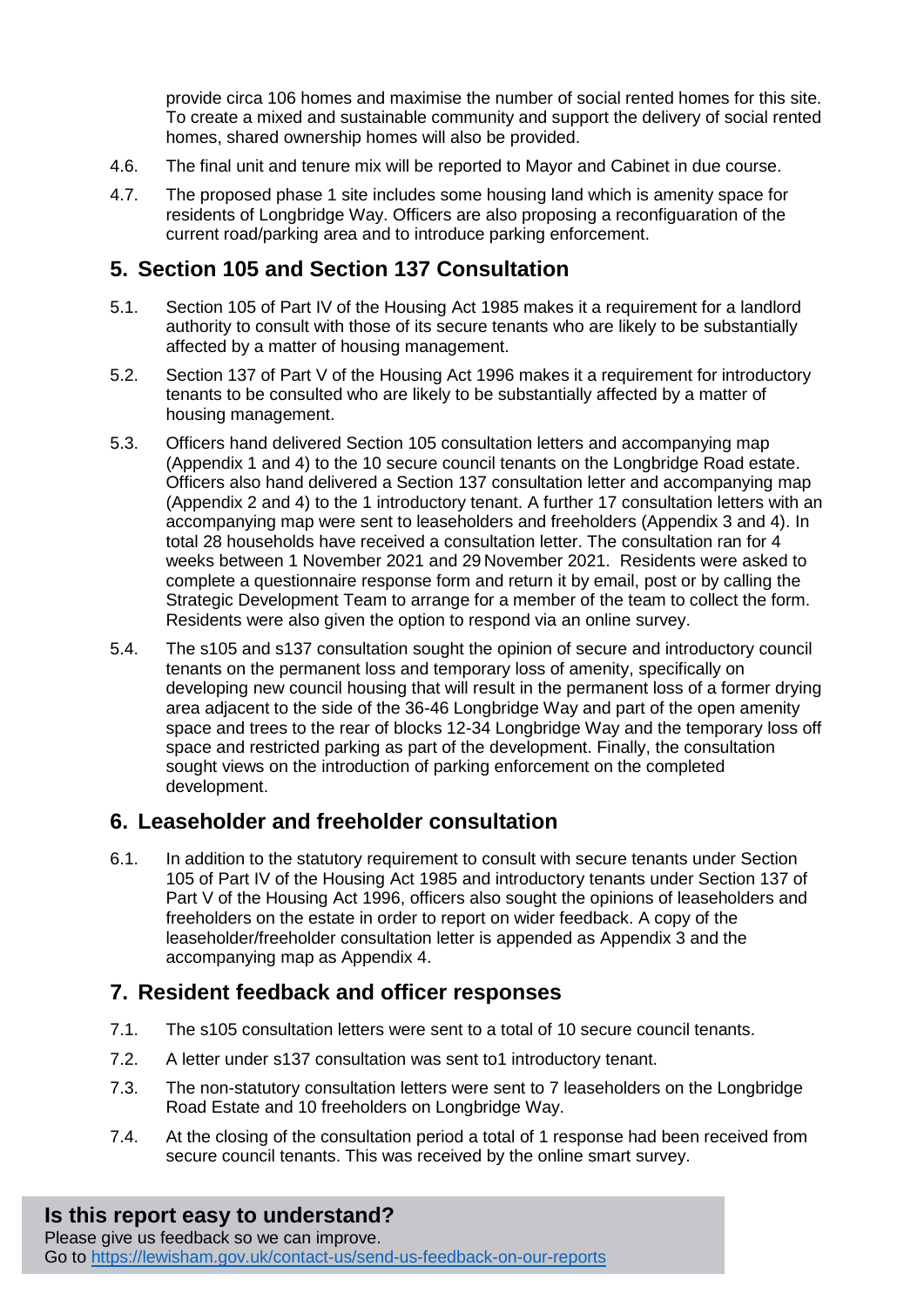- 7.5. At the closing of the consultation period a total of 1 response was received from a leaseholder. This was received by email.
- 7.6. No other responses were received.
- 7.7. This represents a 10% response rate from the s105 consultation, a 0% response rate from the s137 consultation and a 6% response rate from the leaseholder/freehold consultation. A 7% response rate in total.
- 7.8. Whilst this response rate appears to be low, it should be noted that officers of Lewisham Homes have been consulting with the residents for an extended period of time on the proposed development plans. Recent drop-in sessions to discuss the current plans were held on 23 September 2021 and 21 October 2021 with 13 local residents and 3 local businesses attending.
- 7.9. Residents will also have a further opportunity to comment on the design proposals as they develop and plans when the planning application is submitted.
- 7.10. In regard to the responses received to the consultation of 1 to 29 November 2021, officers have responded directly to both consultees.

| <b>Consultee</b>     | <b>Resident comment</b>                                                                                                                                                                                                                                                                                                                                                                                                                                    | <b>Officer response</b>                                                                                                                                                                                                                                                                                                                                                                                                                                                                                                                                    |
|----------------------|------------------------------------------------------------------------------------------------------------------------------------------------------------------------------------------------------------------------------------------------------------------------------------------------------------------------------------------------------------------------------------------------------------------------------------------------------------|------------------------------------------------------------------------------------------------------------------------------------------------------------------------------------------------------------------------------------------------------------------------------------------------------------------------------------------------------------------------------------------------------------------------------------------------------------------------------------------------------------------------------------------------------------|
|                      | (summarised)                                                                                                                                                                                                                                                                                                                                                                                                                                               | (summarised)                                                                                                                                                                                                                                                                                                                                                                                                                                                                                                                                               |
| <b>Secure Tenant</b> | I am against the proposals<br>for the following reasons:<br>There is limited green open<br>space for my young<br>children to play this<br>proposal will limit that<br>further.<br>Trees are important for<br>clean air.<br>The drying area stopped<br>being used not because it<br>is not needed but because<br>it was/is not secure.<br>The proposed building will<br>permanently reduce the<br>already limited natural light<br>to the property I occupy | Existing estate residents will<br>have access to the new garden<br>area planned on the new<br>development, which will include<br>a children's play area. The new<br>development will retain as many<br>trees as possible on the site and<br>will in fact increase the overall<br>number of trees throughout the<br>whole development.<br>An assessment will be carried<br>on the impact of the proposed<br>buildings on the neighbouring<br>blocks and the planning team<br>will take this into consideration<br>when reviewing the planning<br>proposals. |
|                      | Parking is extremely limited<br>as it is which was very<br>apparent during the<br>Lockdown periods. There<br>is not sufficient on street<br>parking to accommodate<br>the displaced vehicles.<br>If there is parking<br>enforcement is it<br>guaranteed that everyone<br>will get/be allocated a<br>space?                                                                                                                                                 | It will be a requirement for<br>officers to consider alternative<br>options for parking during the<br>construction period.<br>Currently there is no parking<br>enforcement on the estate and<br>non-residents are able to park<br>unrestricted.<br>Lewisham Homes are assessing<br>the number of residents who<br>would require parking in the<br>newly reconfigured parking<br>area. The introduction of parking                                                                                                                                          |

7.11. Following is a summary of the comments received and the officer responses:

#### **Is this report easy to understand?**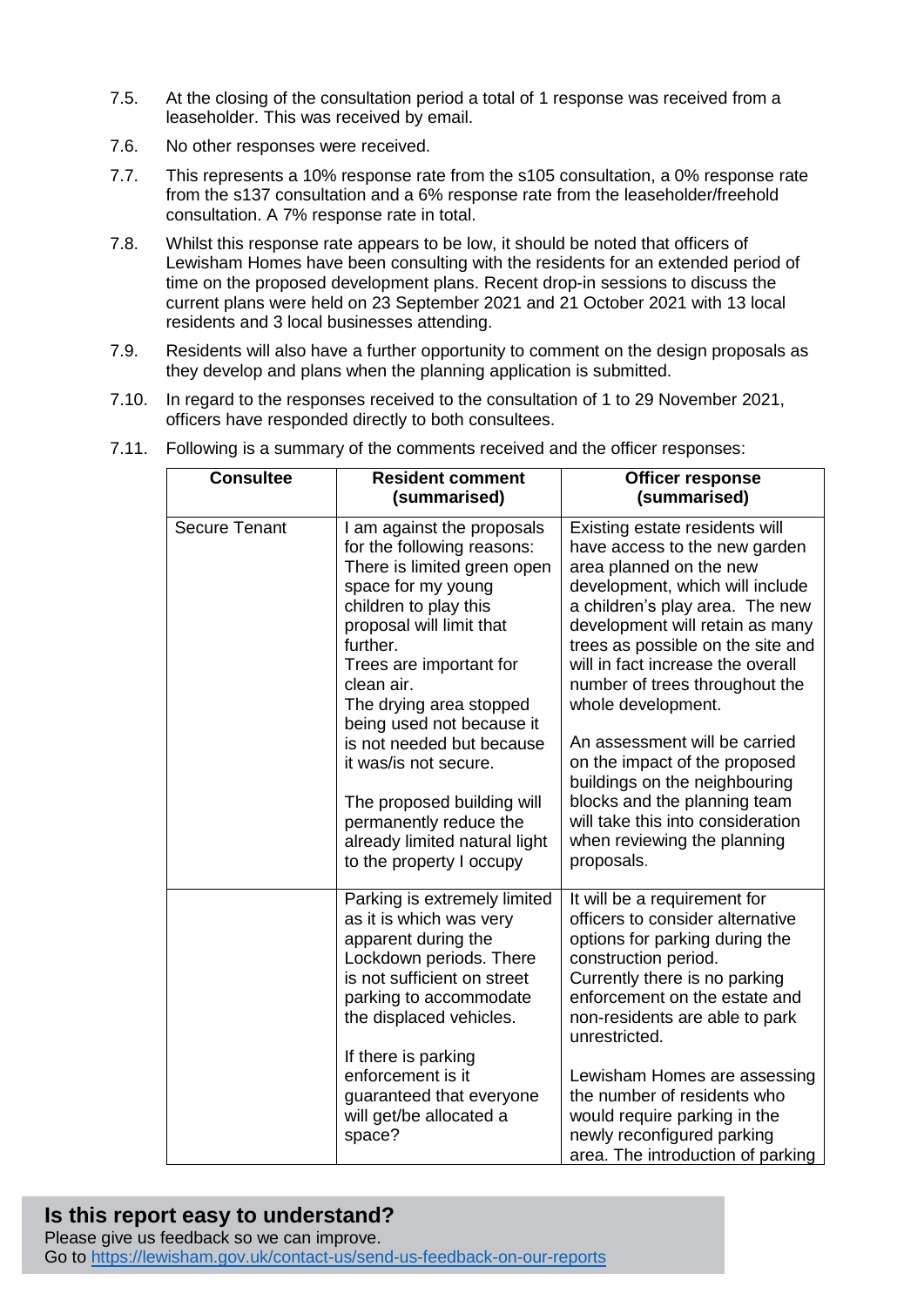|             |                                                                                                                                                                                                                                                                                                                                        | enforcement will mean that only<br>residents with a permit will be<br>permitted to park on the estate.                                                                                                                                                                                                                                                                                                         |
|-------------|----------------------------------------------------------------------------------------------------------------------------------------------------------------------------------------------------------------------------------------------------------------------------------------------------------------------------------------|----------------------------------------------------------------------------------------------------------------------------------------------------------------------------------------------------------------------------------------------------------------------------------------------------------------------------------------------------------------------------------------------------------------|
| Leaseholder | Great news that Lewisham<br>Council are building 100<br>new homes. However, the<br>state of the buildings 12-<br>34 and 36-46 Longbridge<br>Way is utterly concerning<br>and appalling.<br>Both buildings of<br>Longbridge Way don't have<br>an entrance door which<br>contributes to major<br>antisocial behaviour from<br>outsiders. | As part of the new development,<br>we are looking to improve<br>existing areas for the current<br>residents of the estate to<br>promote a safe environment.<br>Along with the improved parking<br>layout, improved natural<br>surveillance and improved<br>lighting to the rear of the<br>existing garden are proposed<br>and the installation of a new<br>door entry system for the<br>Longbridge Way Estate. |
|             | As a leaseholder, I strongly<br>disagree with the<br>improvements of the<br>garden area unless such<br>improvements include a<br>new entrance door to our<br>buildings, a safe<br>environment for our<br>children.                                                                                                                     | Residents will be consulted<br>further with regards to these<br>proposed improvements.                                                                                                                                                                                                                                                                                                                         |

- 7.12. Redacted copies (to remove personal information) are appended as Appendix 5 and officer responses are appended as Appendix 6.
- 7.13. Having considered the responses to the consultations, it is recommended that Mayor and Cabinet agree with the recommendations for officers to continue with the plans to build new homes on the site.

## **8. Financial implications**

- 8.1. This report asks Mayor and Cabinet to consider the responses to the consultations undertaken on the Longbridge Road Estate, including consultation with secure tenants, leaseholders, freeholders and an introductory tenant.
- 8.2. It seeks further approval, after having considered the responses to the s105 and s137 consultation, to continue with the proposal to build new homes on the site of the former Ladywell Leisure Centre, subject to planning permission being granted. As such there are no direct financial implications arising from this report.
- 8.3. The financial implications of the proposed development on the Ladywell Leisure Centre site will be reported on individually as and when it is sufficiently developed and brought forward for approval by Mayor and Cabinet.

## **9. Legal implications**

9.1. Section 105 of the Housing Act 1985 provides that the Council must consult with all secure tenants who are likely to be substantially affected by a matter of Housing Management. Section 105 specifies that a matter of Housing Management would include a new programme of maintenance, improvement or demolition or a matter

# **Is this report easy to understand?**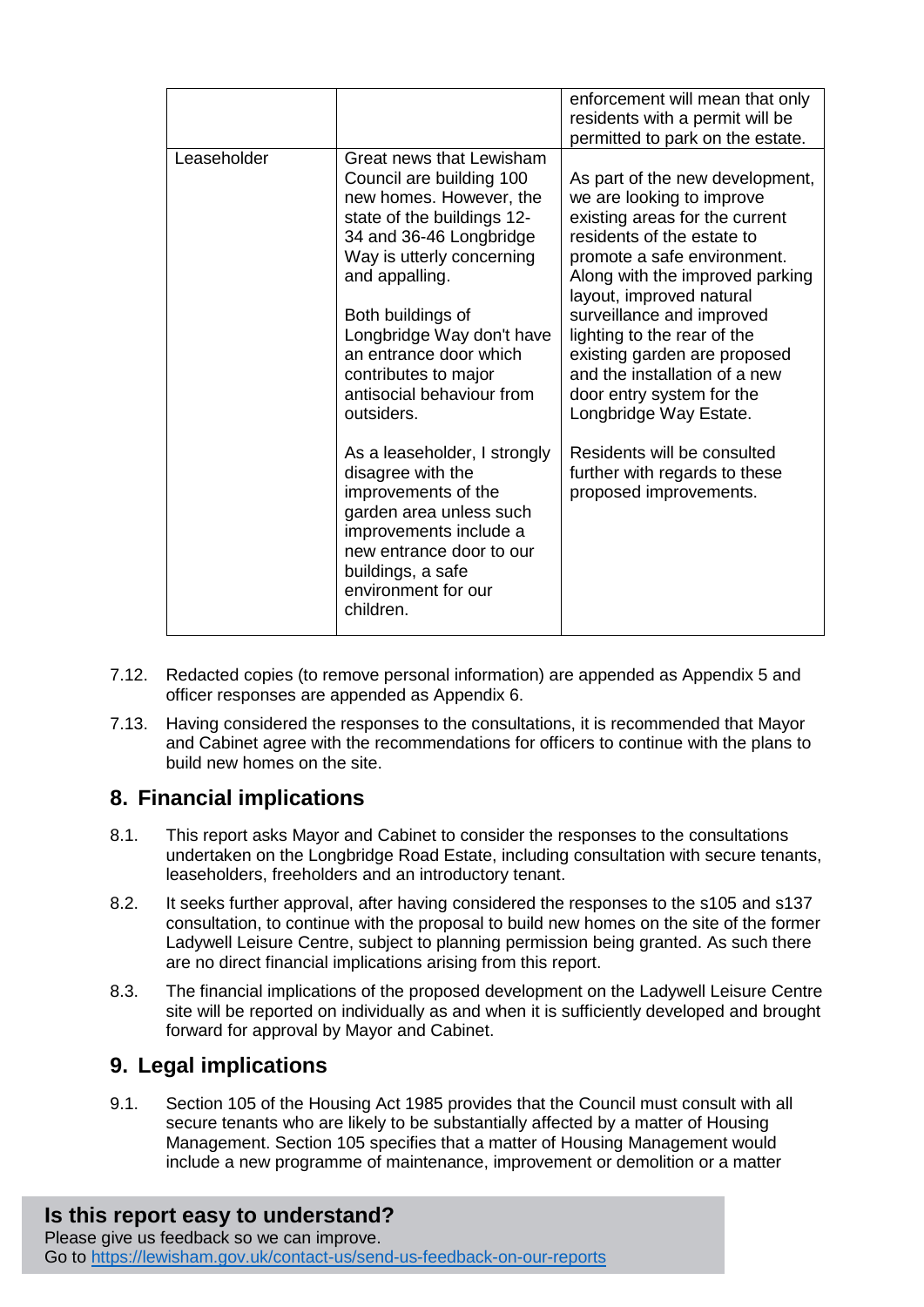which affects services or amenities provided to secure tenants and that such consultation must inform secure tenants of the proposals and provide them with an opportunity to make their views known to the Council within a specified period. Section 105 further specifies that before making any decisions on the matter the Council must consider any representations from secure tenants arising from the consultation. Such consultation must therefore be up to date and relate to the development proposals in question.

- 9.2. Section 137 of the Housing Act 1996 contains identical provisions to Section 105 in relation to introductory tenants.
- 9.3. The Equality Act 2010 (the Act) introduced a public sector equality duty (the equality duty or the duty). It covers the following protected characteristics: age, disability, gender reassignment, marriage and civil partnership, pregnancy and maternity, race, religion or belief, sex and sexual orientation.
- 9.4. In summary, the Council must, in the exercise of its functions, have due regard to the need to:
	- eliminate unlawful discrimination, harassment and victimisation and other conduct prohibited by the Act.
	- advance equality of opportunity between people who share a protected characteristic and those who do not.
	- foster good relations between people who share a protected characteristic and those who do not.
- 9.5. It is not an absolute requirement to eliminate unlawful discrimination, harassment, victimisation or other prohibited conduct, or to promote equality of opportunity or foster good relations between persons who share a protected characteristic and those who do not. It is a duty to have due regard to the need to achieve the goals listed at 10.3 above.
- 9.6. The weight to be attached to the duty will be dependent on the nature of the decision and the circumstances in which it is made. This is a matter for the Mayor, bearing in mind the issues of relevance and proportionality. The Mayor must understand the impact or likely impact of the decision on those with protected characteristics who are potentially affected by the decision. It is not an absolute requirement to eliminate unlawful discrimination, advance equality of opportunity or foster good relations. The extent of the duty will necessarily vary from case to case and due regard is such regard as is appropriate in all the circumstances.
- 9.7. The Equality and Human Rights Commission has recently issued Technical Guidance on the Public Sector Equality Duty and statutory guidance entitled "Equality Act 2010 Services, Public Functions & Associations Statutory Code of Practice". The Council must have regard to the statutory code in so far as it relates to the duty and attention is drawn to Chapter 11 which deals particularly with the equality duty. The Technical Guidance also covers what public authorities should do to meet the duty. This includes steps that are legally required, as well as recommended actions. The guidance does not have statutory force but nonetheless regard should be had to it, as failure to do so without compelling reason would be of evidential value. The statutory code and the technical guidance can be found at:
- 9.8. https://www.equalityhumanrights.com/en/advice-and-guidance/equality-act-codespractice

https://www.equalityhumanrights.com/en/advice-and-guidance/equality-act-technicalguidance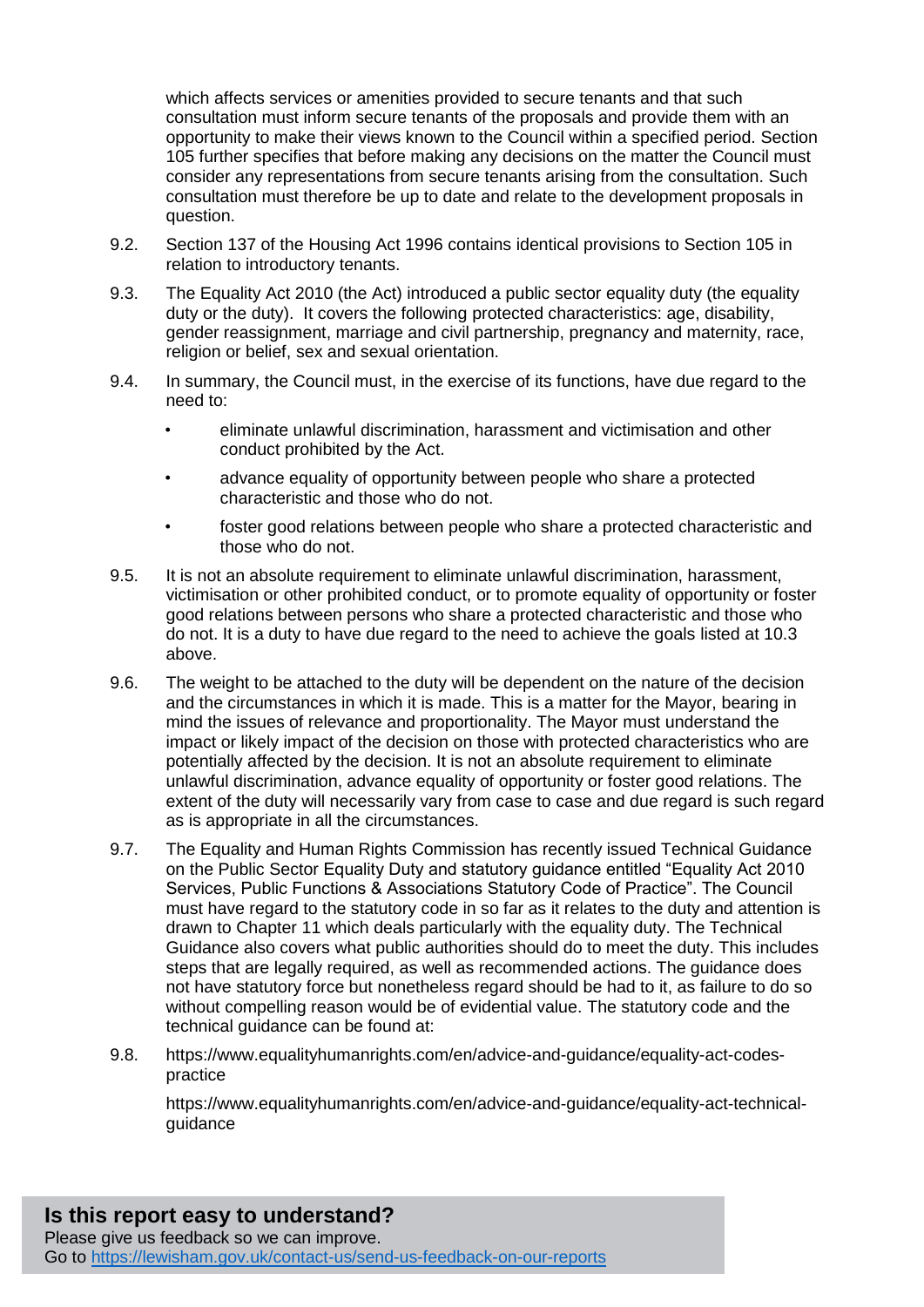# **10. Equalities implications**

- 10.1. There are no equalities implications arising directly from the recommendations set out in this report. However, an increase in the number of social rent homes in the borough to enable more households on low incomes, access to secure and safe accommodation will have positive equalities implications.
- 10.2. It should be noted that all of the protected characteristics will be considered and assessed with the impact and implications assessed as part of the commencement of any building work, which is led by our delivery agent Lewisham Homes and monitored by Council officers.
- 10.3. It should be noted that the Council is committed to ensuring our developments will be inclusive and feature accessible and adaptable homes that will meet the needs of our residents throughout their life.

## **11. Climate change and environmental implications**

- 11.1. Existing planning consents are and will be in line with the high standards expected by Lewisham Council and the GLA. Developments will meet or exceed guidance including seeking to reduce energy consumption, emissions, and climate change.
- 11.2. Every effort will be made to enhance the natural environment, enhance landscape and amenity space. This will include undertaking demolition and construction works in line with environmental protection and public health guidelines and seek to limit the impact on neighbours.

## **12. Crime and disorder implication**

12.1. The new development will provide wider estate improvements, comprising of improved natural surveillance, and lighting, including improvements to the pathways and walkways which will in turn limit the opportunity for crime and disorder.

# **13. Health and wellbeing implications**

13.1. There are no direct health and wellbeing implications arising from this report although the provision of new social homes will have a positive impact on health and wellbeing of people on the housing register waiting for permanent accommodation.

## **14. Social Value implications**

14.1. Lewisham Homes will address social value implications when procuring and awarding contracts for works.

## **15. Appendices**

- 1. Longbridge Road Estate s105 consultation letter
- 2. Longbridge Road Estate s137 consultation letter
- 3. Longbridge Road Estate leaseholder/freeholder consultation letter
- 4. Consultation map
- 5. Resident responses to consultations (re-dacted)
- 6. Officer responses to residents (re-dacted)

## **16. Background papers**

16.1. More information about the projects can be found on the Lewisham website:

## **Is this report easy to understand?**